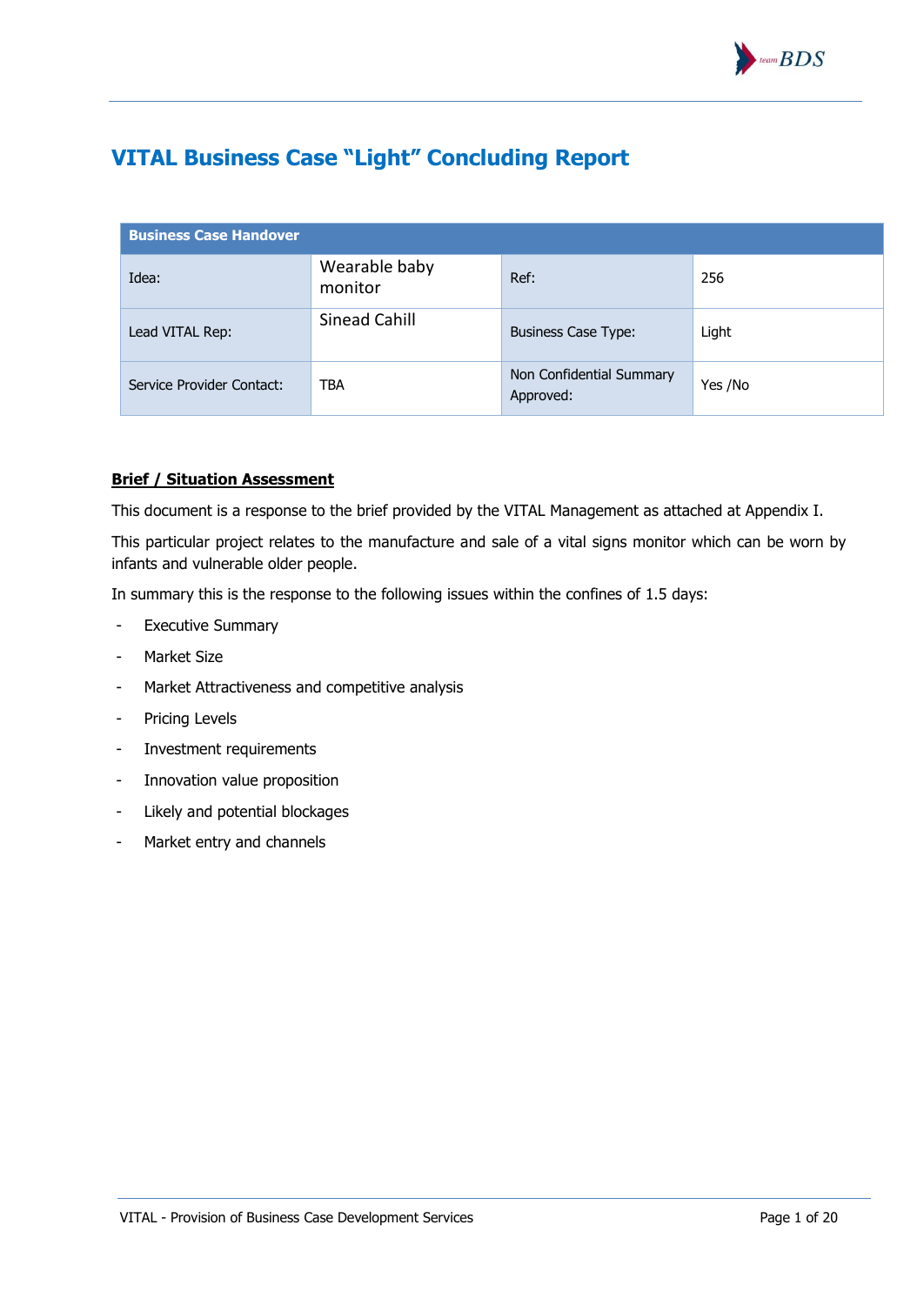

### **1. Executive Summary**

A summary of your interpretation and confirmation of situation assessment, the problem and proposed solution and potential value proposition should be provided for all business cases awarded.

The proposed business case concerns the manufacture and sale of a vital signs monitor which can be worn by infants, vulnerable older people. The idea owner is a trained product design engineer who has been employed in the biomedical/clinical sector within a hospital for the past twleve years. His current role involves evaluating and drawing up specifications for medical equipment.

A working prototype has been developed, but the idea owner admits that it needs some refinement. This product will also need some certification which has not yet been applied for. This is being billed as a consumer product as opposed to a medical device so it should not need complex testing, however CE marking will be a minimum requirement.

The initial market for this propsed product is infant baby monitoring but the product can also be targeted at elderly people monitoring which makes the offering somewhat unique.

In this plan we have focused entirely on the baby monitoring market sector.

A recent survey in the UK revelaed that parents of young babies spent an average of €75 on a baby monitor. There were 729K new babies born in England and Wales in 2012 and 698K in 2013 so the potential market in Ireland and UK is huge.

Of course this product would have global appeal so we are looking at massive market potential.

However whilst wearable technology is a new and rapidly emerging one across the developed World, the market for baby monitoring is well established with many many competitors. Details of the current competition is covered in section 2 of this report.

Baby monitors are of course designed in the main to alert parents or guardans as to when their baby wakes and needs attention whereas this proposed product is designed to do that but to aslo collect data and measure and monitor a whole range of body and other conditions including, heart functions , Respiration Body Temperature , Environmental Temperature and humidity, Position/Movement, Orientation, Relative Location. Direction, Impact detection, Drop/Fall.

Some of the later functions are aimed at monitoring eldery or infirm people. The uses will be able to decide the various levels of functionality they wish to use.

Research shows a large number of competing products in the overall baby monitoring market but only a handful that could be described as direct competitors who use "intelligent clothing" as a product base. Two of these items identified are still in the development stage and although the companies involved have on-line pre-ordering established, they are not currently available.

A vast quantity of baby products including monitors are sold on-line and this is the preferred route to market for the inventor which we agree with. However large volume of on-line sales are dependent on products being widely known through product branding and advertising so this will be a major challenge for this business.

We have estimated that an additional €100,000 may be required to make the product market ready. This includes final prototype development, outsourcing of manufactured samples and finalising of manufacturing partner, testing and certification including CE marking and legal and IP costs.

It is important that any product developed needs to be extensively tested and modified as required given the niche market for which it is intended (Infant babies) prior to launch.

The channel to market would primarily be through on-line sales. This will require the establishment of an efficient e-marketing on-line "store".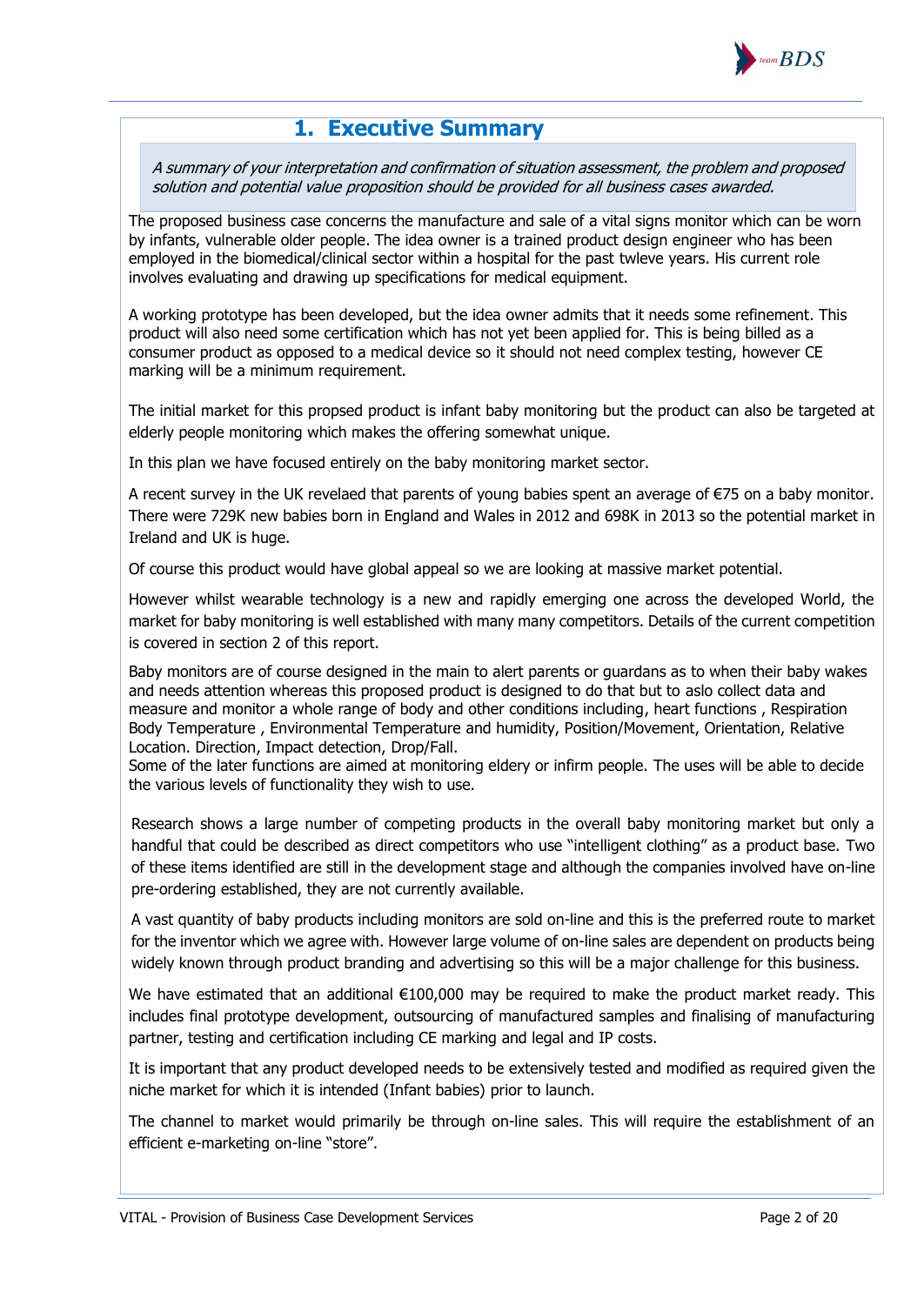

Based on our analysis, **pricing would be in the region of €200 per unit**. For the purpose of this exercise we have used a sales price of €200 and have assumed that the cost of sales and overheads is 65% of the sales price for our projections (Section 3).

The financial projections prepared have been based on **broad assumptions** to help give this business case **a commercial perspective**. They should not be relied on in themselves and need further development and clarification.

The projections, including anticipated investment requirement are reflected at Section 3 and can be summarised as follows:

- Investment required for development €100,000
- Initial Profitability  $-€10,736$  Loss in Year 1 (may be higher)
- Cumulative profit after three years equals the initial development costs
- Year 5 profitability €286K
- Return on Investment over 5 years 31%

We have identified a number of potential blockages at Section 10 which are surmountable but need to be addressed. These include the ability to generate on-line sales (how they will create product exposure) and the risk of any IP infringement.

We suggest for now that this business case could have significant potential if the product development can be successfully completed and a suitable manufacturing partner can be sourced. We also suggest that the investment and pricing levels above be further investigated by the promoter so as to more thoroughly develop the business case.

We encourage more robust information for this project prior to moving to a more detailed business case.

This light business case is by no means conclusive in itself but should act as an aid to further develop the concept and a more robust business proposition. It is based on the limited information provided from the VITAL handover and is completed within the budget constraints of 1.5 days.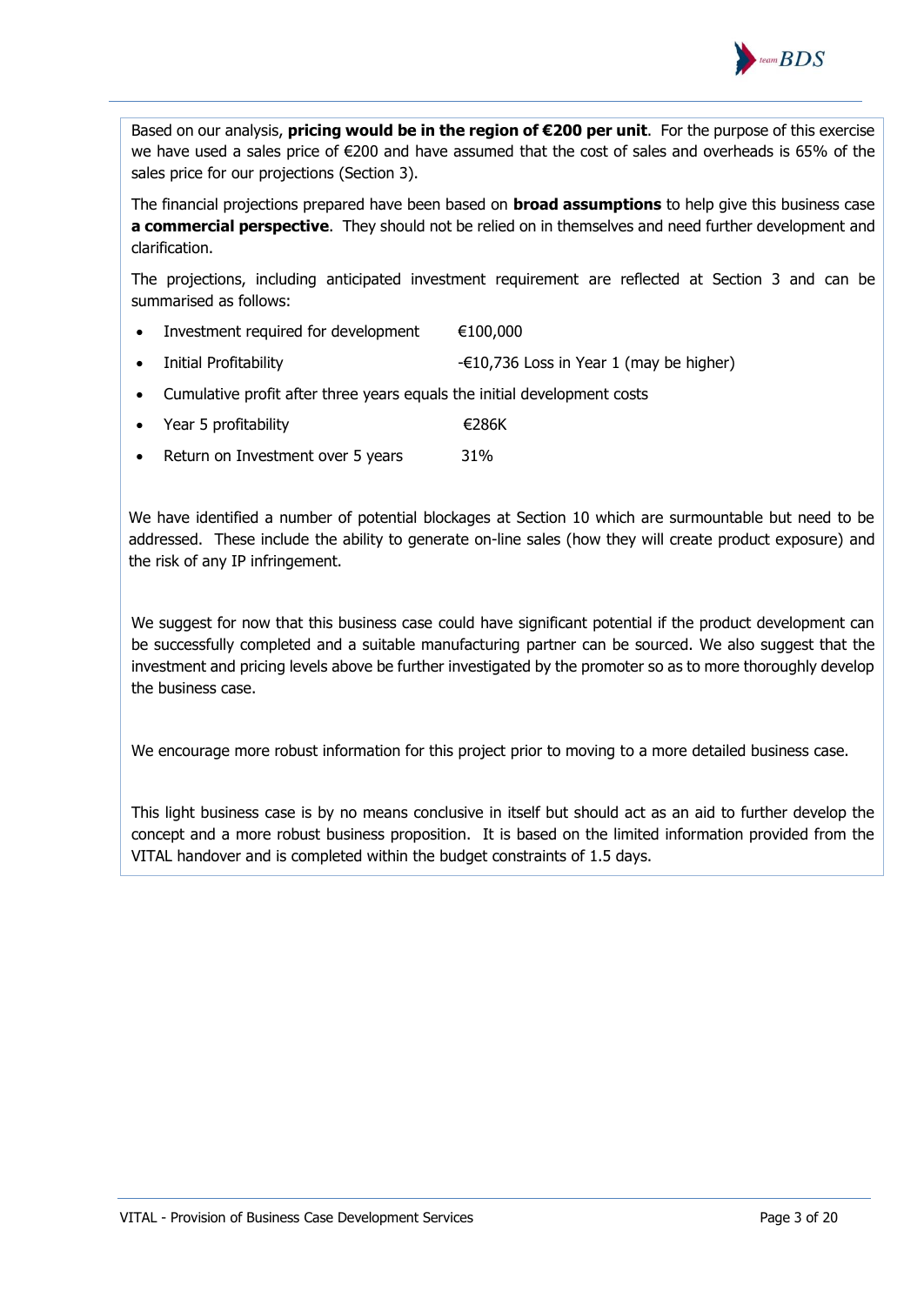

#### **2. Establishment of market size with market segment considerations**

#### This should be as accurate as possible and should not be reliant upon estimates or extrapolations.

The product being offered in this instance is a vital signs monitor which can be incorporated into special vests to be worn by infants and by vulnerable older people.

This idea was developed as the inventor was doing some research into SIDS (Sudden Infant Death Syndrome) and products designed to prevent it.

Sudden infant death syndrome (SIDS) – also known as cot death – is the sudden, unexpected and unexplained death of an apparently well baby. In the UK, at least 300 babies die suddenly and unexpectedly every year. This statistic may sound alarming, but SIDS is rare and the risk of your baby dying from it is low. Most deaths happen during the first six months of a baby's life. Infants born prematurely or with a low birthweight are at greater risk, and SIDS is also more common in baby boys.

Most unexpected deaths occur while the child is asleep in their cot at night. However, SIDS can also occur when a baby is asleep during the day or, occasionally, while they are awake.

Most products on the market try to prevent babies from rolling on to their front (a suspected contributor to SIDS) and monitor by means of a sensor pad mattress which the baby will lie on. But the inventor felt a more effective product could be developed taking advantage of new developments in e-textiles.

The result is a wearable monitor –a vest with in-built fabric sensors which will monitor a range of vital signs and alarm if any one of the parameters moves outside the controlled limits. The garment is currently targeted at the baby market but the product is scalable and could also be used to monitor elderly or infirm adults.

The idea consists of

• A vest with in-built fabric sensors

• A monitor unit comprising a small flexi-circuit and a battery unit. This is held in a soft silicone 'bag' which is attached to the vest at the hip area. The battery is designed to be a self-charging piezo unit doing away with the need to charge the monitor

• An I-phone/ smart phone app which allows the user to set parameters and monitor the vital signs.

• An alarm wrist band. This soft band would house the simple vibrate unit and again a piezo unit to enable it to be self-charging. It would be worn by the parent/carer and will vibrate when any of the vital signs move outside the set limit.

All electronics will be integrated into the vest and will still be comfortable to wear. The system will use a combination of ISM Band RF and Wi-Fi for communications. Either 434 MHz Band or 868 MHz Band frequency will be used due to some perceived risks to babies from higher frequencies such as the 2.4 GHz Band.

The target market therefore is primarly those with or expecting new babies. This is a vast market. In 2013 in England and Wales alone there were over 729K new babies born. Recent research showed that parents spent an average of £70 (approx.  $\epsilon$ 75) on a baby monitor. If 75% of these parent families purchased a monitor then the spend would be in the region of  $E41M - a$  vast market

So we feel that if the right product, at the right price, is brought to the market then parents (customers) will always be interested in a better product than is currently available.

The product has originated from research into Sudden infant death syndrome (SIDS) and the inventor suggests that this may be a particular target market, however there appears to be no definite current evidence that breathing or movement monitors help prevent cot death so the advice for example of BUBA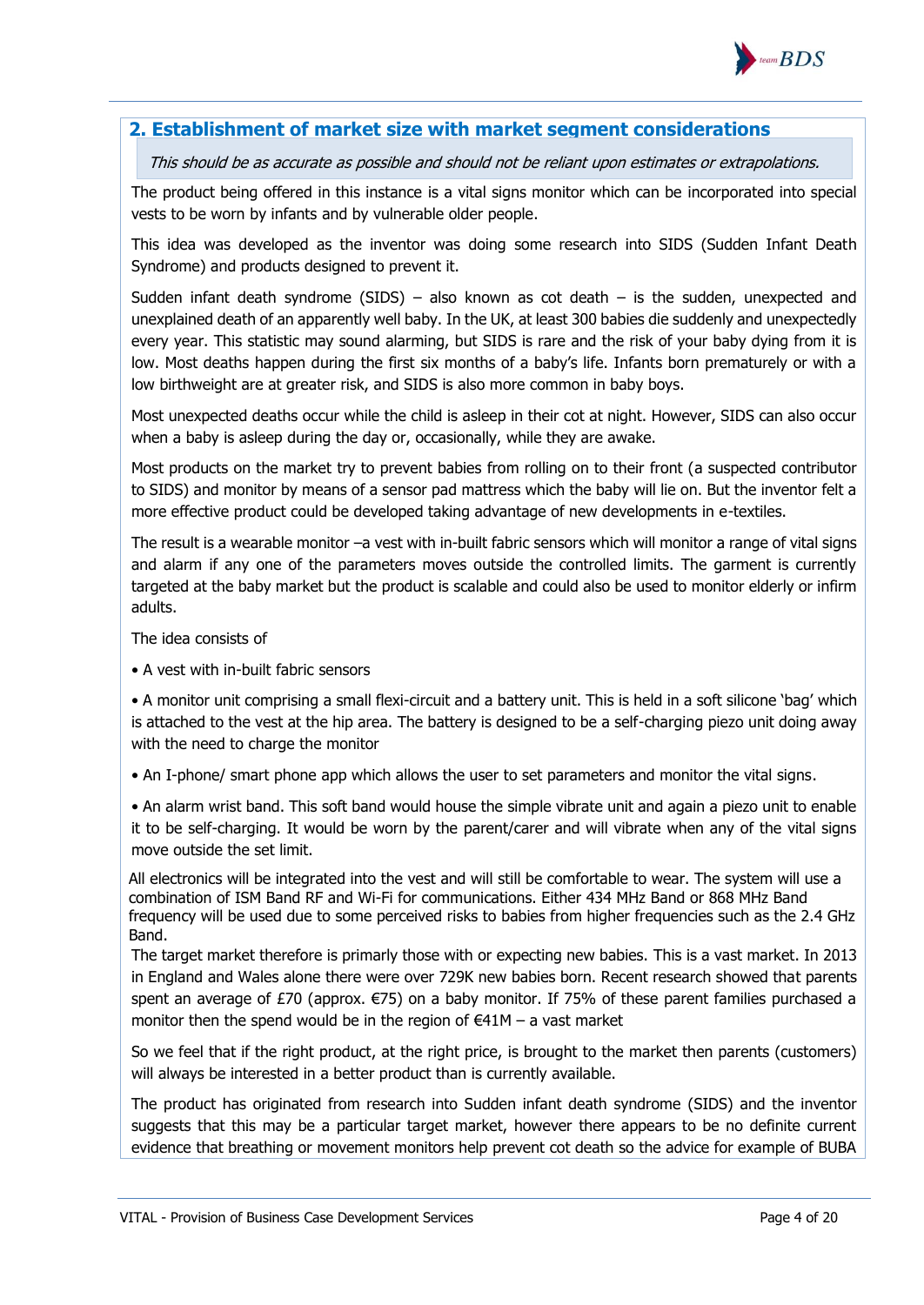

(UK) and the American Academy of Paediatrics (AAP) is to use one of those devices only if a doctor advises you to.

Approximately over 70,000 babies are born in Ireland each year so the Irish market for baby monitoring devices is worth in the region of €5.2 Million.

Research shows a large number of competing products in the overall baby monitoring market but only a handful that could be described as direct competitors who use "intelligent clothing" as a product base.

A vast quantity of baby products including monitors are sold on-line and this is the preferred route to market for the inventor which we agree with.

However on-line sales are dependent on products being widely known through product branding so this will be a major challenge for this business.

We have focused this plan only on the baby monitoring market. The move after establishment of this business into products to the elderly will require a different focus and possibly a different route to market.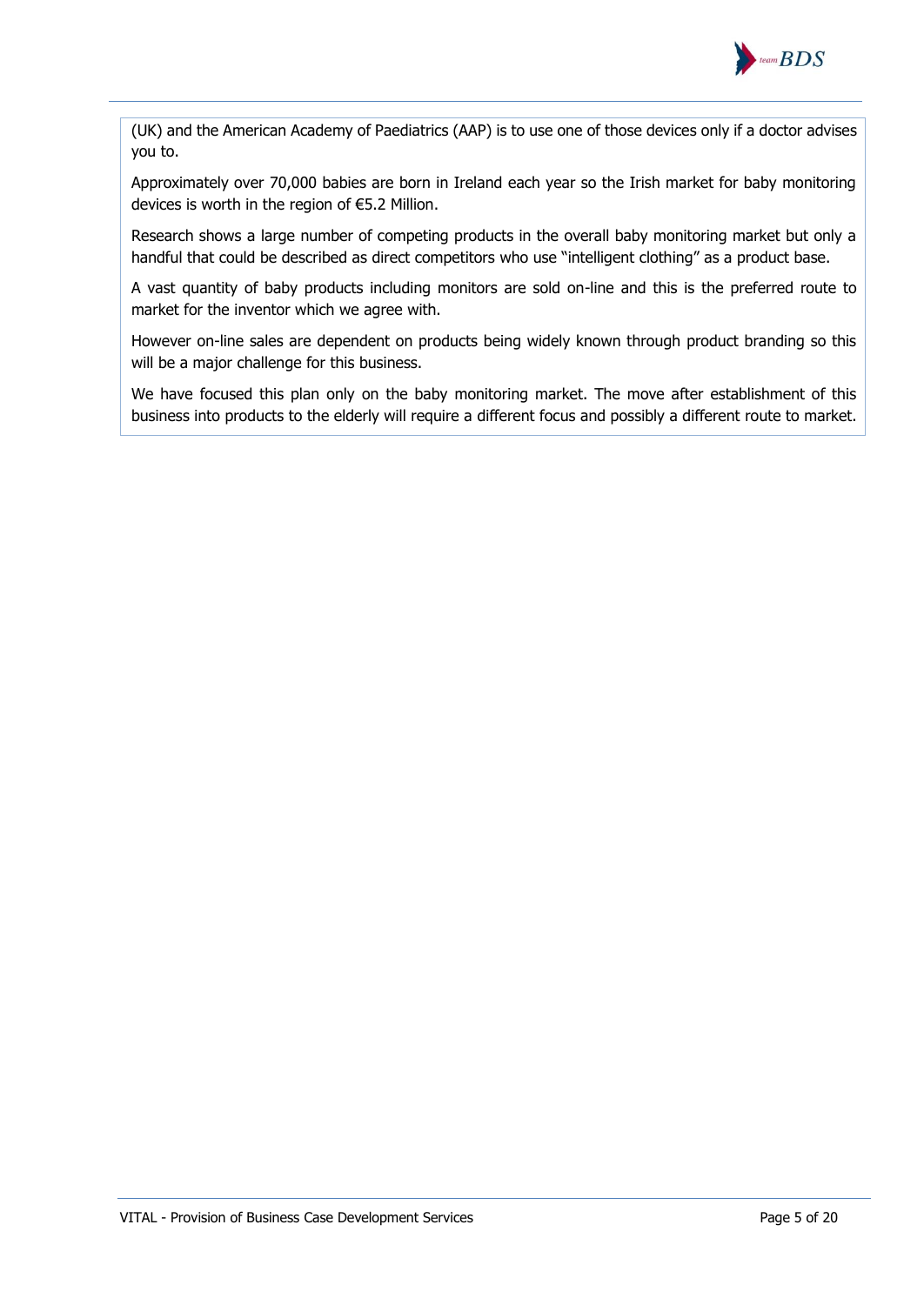

## **3. Market attractiveness and competition analysis**

This should consider short-term profit, medium and long term profit potential, growth rate of market, market openness, cost of entry etc. The competition analysis should include an assessment of the strengths and weaknesses of current and potential competitors and give consideration to an offensive strategic context to market entry competitive reactive preparedness including associated opportunities and threats. Consideration should be given to scenario modelling for disruptive and displacement innovation offerings.

#### **3.1 The Global Market**

Total births across the World are in the region of 134 Million per year. Of course the majority of these births are in developing countries and these are not the market for baby monitors. Suffice to say that the overall market for baby monitoring equipment is Billions of Euros.

According to the United Nations, the population under the age of five in developed economies including the United States, European Union and Japan totalled 54 million in 2010.

Research (Supplied by the Inventor) suggests that:

According to IBISWorld, the online baby product market had a total revenue of \$6bn with growth of 14.5% from 2008 - 2013. The online Baby & Infant Apparel market has had total revenue of \$4bn, with growth of 2.8%. More and more companies are entering this market due to the lower overheads. This is forecast to continue growing at an annualized rate of 3.9%.

Moving from the online markets to 'brick and mortar' stores, in the US alone this market has predicted revenue of \$11bn and annual growth of 1.8%. This is forecast to continue, with growth remaining steady over the next 5 years.

In 2012, the UK baby products market posted current value growth of 4% to reach sales of approximately £418 million.

#### **3.2 The Target Market**

The target market for this product would be mainly first time parents or parents of children with particular health problems or viewed as "at-risk". The inventor also foresees this product growing into the care of the elderly or vulnerable adult markets. The target market for this proposed product will initially be UK and Ireland. As previously stated the overall market for baby monitors of all types is approximately €45~€50 Million.

The overall baby monitor market is serviced currently by a range of product types including:

- **A sound or audio monitor transmits sound only**, via an integrated microphone in the baby unit and a speaker in the parent unit. Most manufacturers offer basic sound monitors.
- **Some sound only monitors use DECT (digital enhanced cordless telecommunications) technology.** These baby monitors offer an improved quality of sound as they are designed to keep unwanted noises and interference to a minimum using data encryption. This includes interference from wireless networks which many households have today. Some manufacturers, such as Philips, who produce the Avent brand, guarantee zero interference and a secure connection with their infant monitors which use DECT technology.
- **A digital video monitor is one that allows the parent to both see and hear the baby.** The unit in the nursery has a camera installed similar to a webcam and the parent unit has an integrated screen. Some video monitors allow the installation of more than one baby camera across different rooms, all connecting to the same parent unit, which is especially useful if you have more than one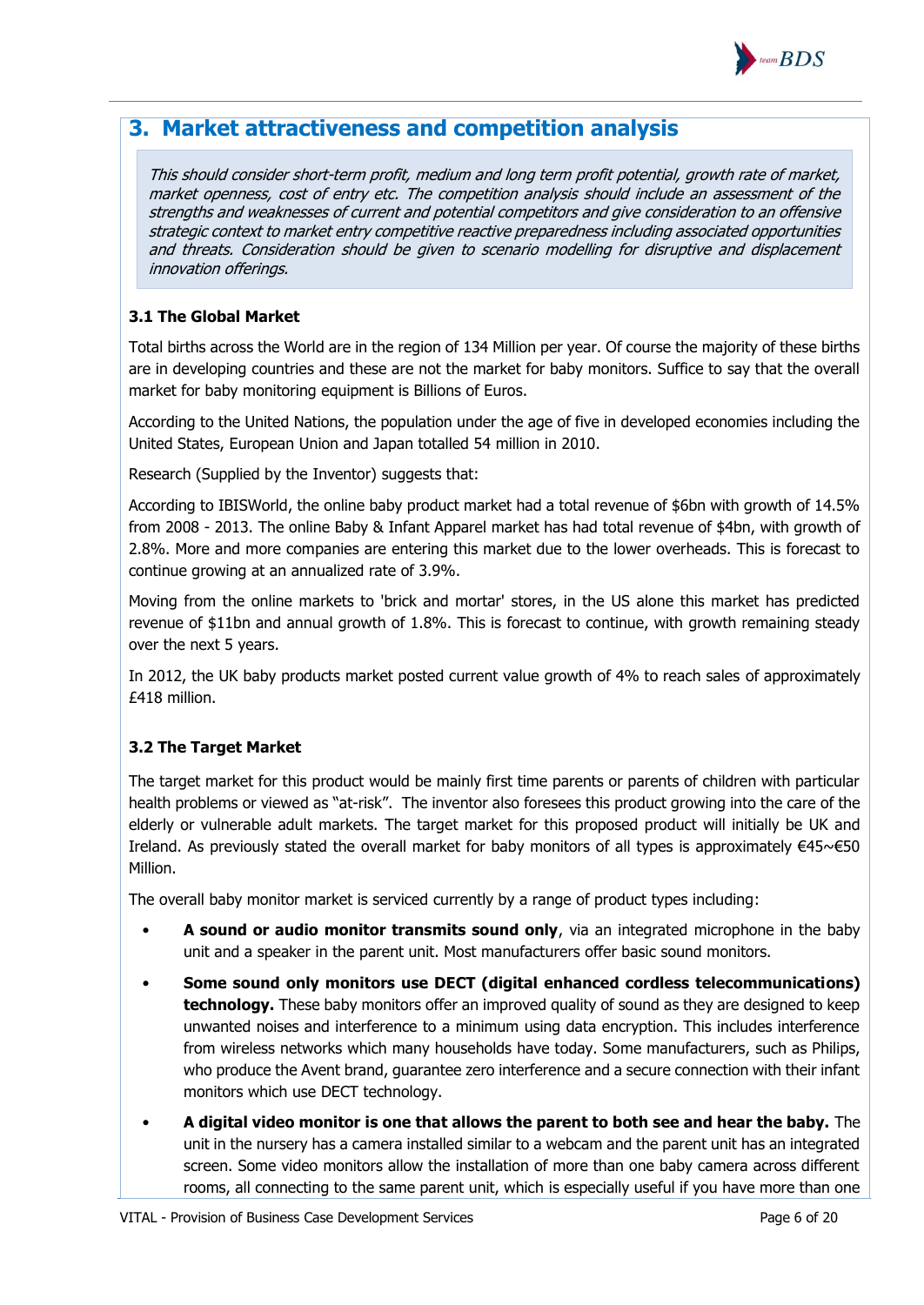

baby to keep an eye on. Many new parents find that, having tried a video monitor, they would never go back to a sound only baby monitor, but they are, of course, more expensive. There is a huge choice of video baby monitors from companies such as Philips Avent, Graco, Luvion and Motorola

• **A movement monitor incorporates a pad with sensors which is placed under the mattress and alerts the parent if the baby has not moved for a set period of time.** If you have more than one baby in the room you can buy additional sensor pads so that they can all be monitored with the same parent unit. As many parents like to have sound capability too, this is usually used in conjunction with an existing sound baby monitor rather than on its own. A sound and movement monitor combines the two types (as the name would suggest!) Angelcare specialises in these types of baby safety monitors.

#### • **A breathing sensor monitor is similar to a movement monitor, but it uses a sensor that is attached to the front of the baby's nappy.**

This sensor alarms if breathing stops, so this type of monitor is focused on the baby's breathing, as opposed to the baby's movements. Many parents use the breathing monitor as well as a regular sound monitor.

Some specific current products are detailed later in this section.

The proposed product will be aimed at the high-end niche section of this market serviced by the movement and breathing sensor monitors.

Given that the proposed product offers a wide range of extra monitoring and data collection it should have no difficulty in differentiating itself from existing products on the market and offering a clear USP.

It is also significant that wearable technology is growing rapidly.

· 1,028,800 million wearable devices predicted to be sold in the UK this Christmas (2014) across core wearable technology areas

· People in the UK are forecast to spend £104.7 million on wearable technology this Christmas, more than Germany, Spain and The Netherlands who were also polled

· The wearables market as a whole is forecast be worth £313.6 million in 2014 for UK retailers, the second highest in Europe after Germany

Most people associate wearable technology with smart watches or other gadgets but development is progressing at pace with apparel designers and manufactures for clothing with advanced technologies. Some of the developments include early detection for epilepsy sufferers or bras that can detect signs of breast cancer.

Experts predict that these products will become more market accessible over the coming years and therefore the timing of entry of this proposed product to the advanced baby monitoring market is very suitable.

According to research released today by Samsung Electronics, 2014 is set to be the year that the wearables sector begins making a significant economic impact with its predicted value across the UK, Germany, Spain and the Netherlands expected to hit £924.2 million by the end of the year. The value of the market in the UK is predicted to total £313.6 million by the end of 2014 with Christmas set to be the time that retailers can expect the wearables sector to have the most impact on sales.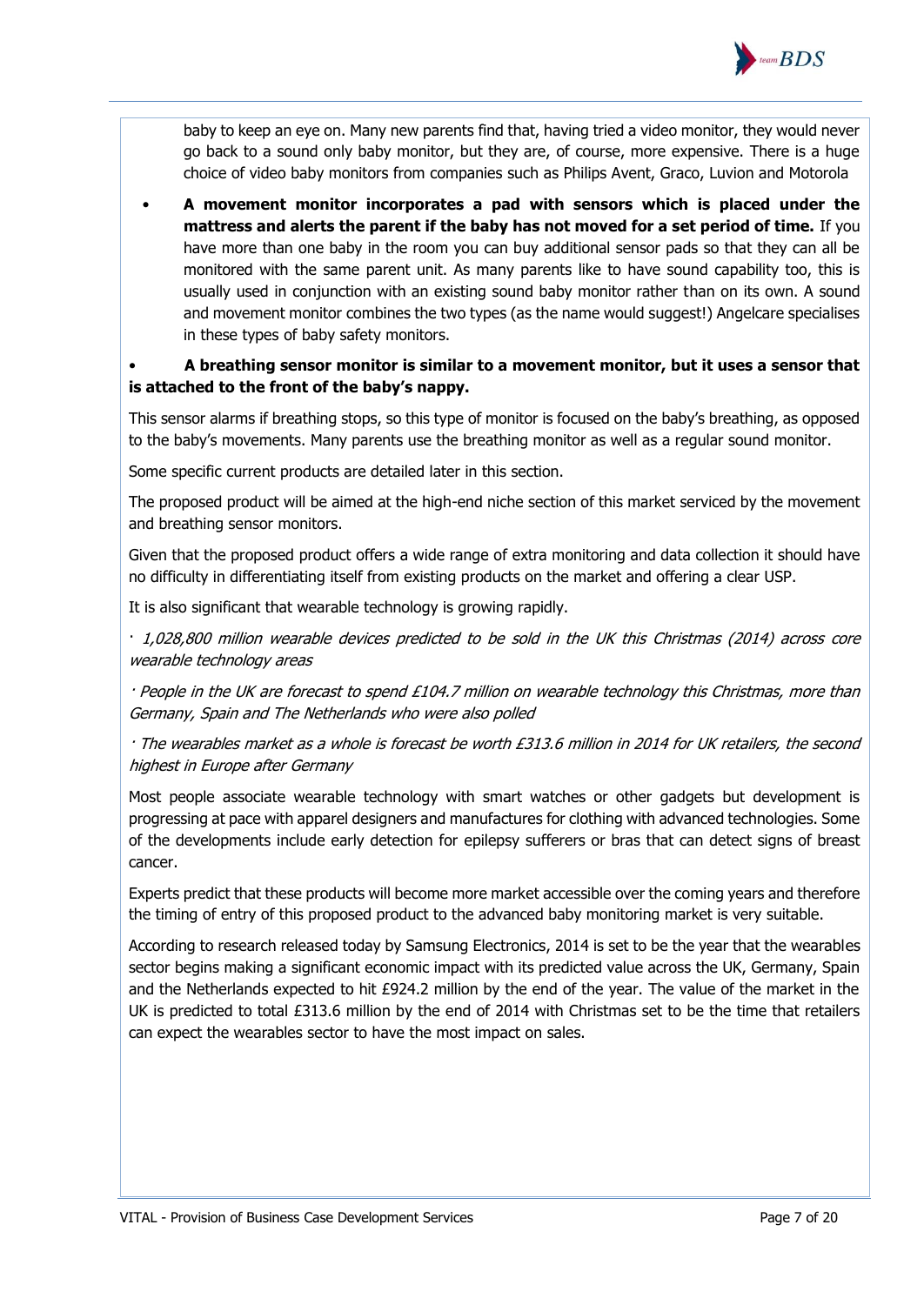

#### **3.2 Profitability:**

Without a full Business Plan, a full Market/Customer Analysis and a degree of certainty relating to the level of investment available it is not possible to conclude an adequate Commercial Plan at this juncture.

Team BDS have used an illustrative model to help form decisions on this early business assessment under 3 headings

- Cost of Development
- Projected Profit Analysis
- Indicative Rate of Return

The product we believe can be successful in the market, following successful development and testing combined with successful marketing. A degree of expenditure will be is required to fully test and commercialise the product.

We anticipate that it may initially be loss making until sales volumes are built into the second and third year. Our projections (which are only indicative) suggest that the business could be profitable in year two of trading with the initial investment recovered after year three. This is predicated on a number of factors, including the volumes predicted being achieved at the prices suggested.

Our model also assumes that the required development can be concluded successfully to make the product "market-ready".

**It must be borne in mind that the following workings are indicative by nature and are not conclusive.** For the purpose of this exercise inflation and taxation issues have not been taken into account.

We anticipate an investment requirement of circa €100,000 in order to complete the final development / testing & commercialisation of the product, cover initial losses and provide a degree of working capital. This conservative figure is broken down as follows:

|                                                 | €      | €       |
|-------------------------------------------------|--------|---------|
| <b>Capital Expenditure</b>                      |        |         |
| Office set up and fit out                       |        |         |
| IT Systems (On-line store)                      | 8,000  | 8,000   |
| <b>Technical Specification Costs</b>            |        |         |
| <b>Project Management</b>                       | 12,000 |         |
| Product Development (Sourcing of outsourced     |        |         |
| manufacturer)                                   | 15,000 | 27,000  |
| <b>Development Costs</b>                        |        |         |
| Technical Specification & Prototype Development | 15,000 |         |
| Testing & Validation (Inc CE Marking)           | 10,000 |         |
| <b>Research Costs</b>                           |        | 25,000  |
| <b>Legal &amp; Professional</b>                 |        |         |
| Due Diligence                                   | 8,000  |         |
| <b>Legal Contracts</b>                          | 5,500  |         |
| <b>IP Costs</b>                                 | 10,000 |         |
| <b>Consultancy Fees</b>                         |        | 23,500  |
| Contingency<br>20%                              |        | 16,700  |
| <b>Total Capital and Development Costs</b>      |        | 100,200 |

#### **3.2.1 Cost of Development**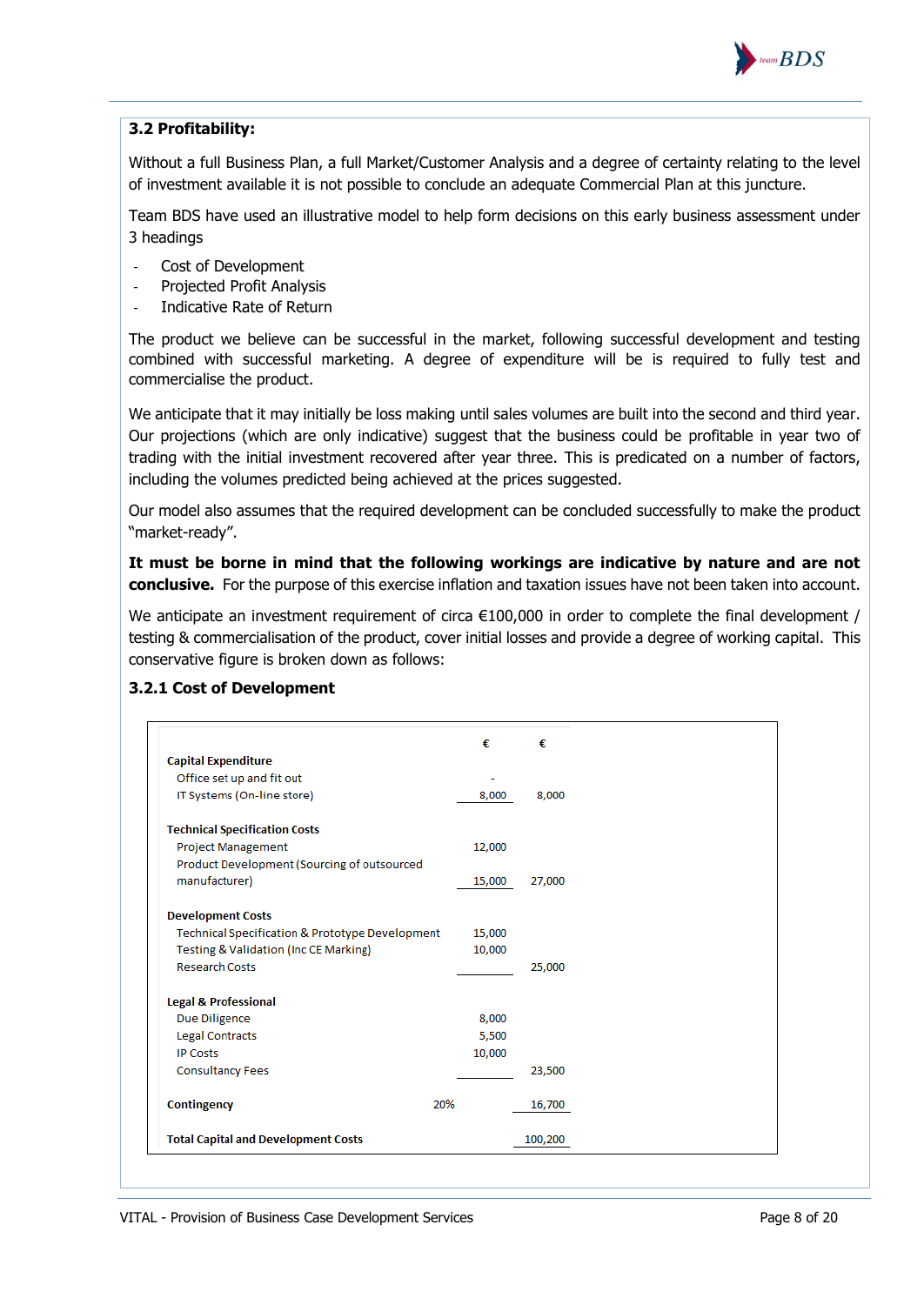

### **3.2.2 Projected Profit Analysis**

|                                        |        |             | <b>Projections based on Outsourced Manufacture</b> |             |             |                        |
|----------------------------------------|--------|-------------|----------------------------------------------------|-------------|-------------|------------------------|
|                                        |        | Year 1<br>€ | Year 2<br>€                                        | Year 3<br>€ | Year 4<br>€ | Year <sub>5</sub><br>€ |
| <b>Sales Proceeds</b>                  |        | 10,400      | 160,000                                            | 240,000     | 288,000     | 340,000                |
| <b>Direct Costs</b>                    |        |             |                                                    |             |             |                        |
| - Outsourced Production Cost per Unit  |        |             |                                                    |             |             |                        |
| Year 1                                 | 50%    | 5,200       |                                                    |             |             |                        |
| Year <sub>2</sub>                      | 45%    |             | 72,000                                             |             |             |                        |
| Year <sub>3</sub>                      | 43%    |             |                                                    | 103,200     |             |                        |
| Year 4                                 | 40%    |             |                                                    |             | 115,200     |                        |
| Year 5                                 | 37%    |             |                                                    |             |             | 125,800                |
| - Total Outsource Costs                |        | 5,200       | 72,000                                             | 103,200     | 115,200     | 125,800                |
| <b>Other Direct costs</b>              |        |             |                                                    |             |             |                        |
| - Royalty Payments                     |        | ٠           | Ξ                                                  |             |             |                        |
| - Distribution costs (per unit)        | €8.00  | 416         | 6,400                                              | 9,600       | 12,800      | 16,000                 |
| - Sales & marketing                    | 15%    | 10,000      | 24,000                                             | 36,000      | 43,200      | 51,000                 |
| - Other direct costs                   | €10.00 | 520         | 8,000                                              | 12,000      | 16,000      | 20,000                 |
| <b>Total Direct Costs</b>              |        | 16,136      | 110,400                                            | 160,800     | 187,200     | 212,800                |
| <b>Contribution</b>                    |        | 5,736       | 49,600                                             | 79,200      | 100,800     | 127,200                |
| <b>Allocation to Central Overheads</b> |        | 5,000       | 15,000                                             | 15,000      | 15,000      | 15,000                 |
| <b>Residual Profit</b>                 |        | 10,736      | 34,600                                             | 64,200      | 85,800      | 112,200                |
| <b>Residual Profit brought forward</b> |        |             | 10,736                                             | 23,864      | 88,064      | 173,864                |
| <b>Residual Profit carried forward</b> |        | 10,736      | 23,864                                             | 88,064      | 173,864     | 286,064                |

#### **3.2.3 Indicative Return on Investment**

|                                           | €          |
|-------------------------------------------|------------|
| Capital Cost                              | (100, 200) |
| Profit (Loss) - Year 1                    | (10, 736)  |
| Profit (Loss) - Year 2                    | 34,600     |
| Profit (Loss) - Year 3                    | 64,200     |
| Profit (Loss) - Year 4                    | 85,800     |
| Profit (Loss) - Year 5                    | 112,200    |
| <b>Indicative Internal Rate of Return</b> | 31%        |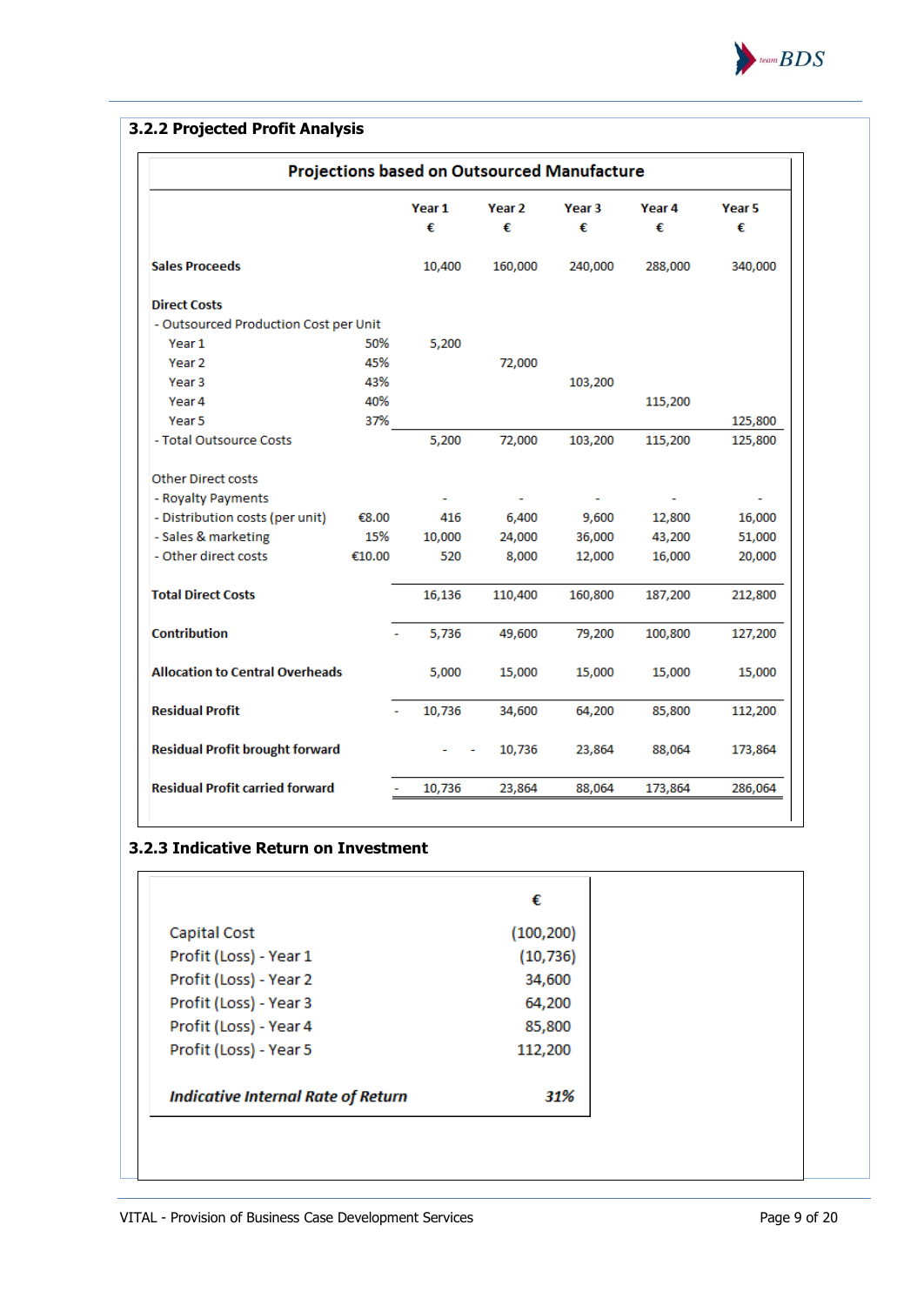

#### **Caveats**

It must be borne in mind that the above figures are indicative and are contingent on a number of factors. They should not be relied on exclusively and have been prepared solely for illustrative purposes. These need to be further challenged and analysed during a detailed Business Case review and/or during due diligence by any potential investor / partner.

#### **3.3 Growth Rates of Market**

Please refer to Section 3.1 above.

#### **3.4 Competition Analysis**

There are a wide variety of Baby monitor/Baby care manufacturers across the world, however apart from his product, the inventor claims that only three other companies which have entered the 'intelligent clothing' market.

Our market research backs up this claim.

The majority of monitors available on the market operate a two-way system transmitting sound, video and maybe temperature and the baby's breathing. The inventor has identified that a common problem with these monitors that measure the baby's breathing is that the sensor can fall off, leading to false alarms, which in turn leads to parents losing faith in the product.

Current products on the market include: those of the mattress type and the three referenced as closest competitors in the intelligent clothing sector by the inventor;

**iBabyGuard™** <http://www.ibabyguard.com/>



#### **Price: - USD \$ 199.00 ( €161)**

iBabyGuard™ - sounds an alarm alerting the carer to check the baby when no breath has been detected for over 15 seconds.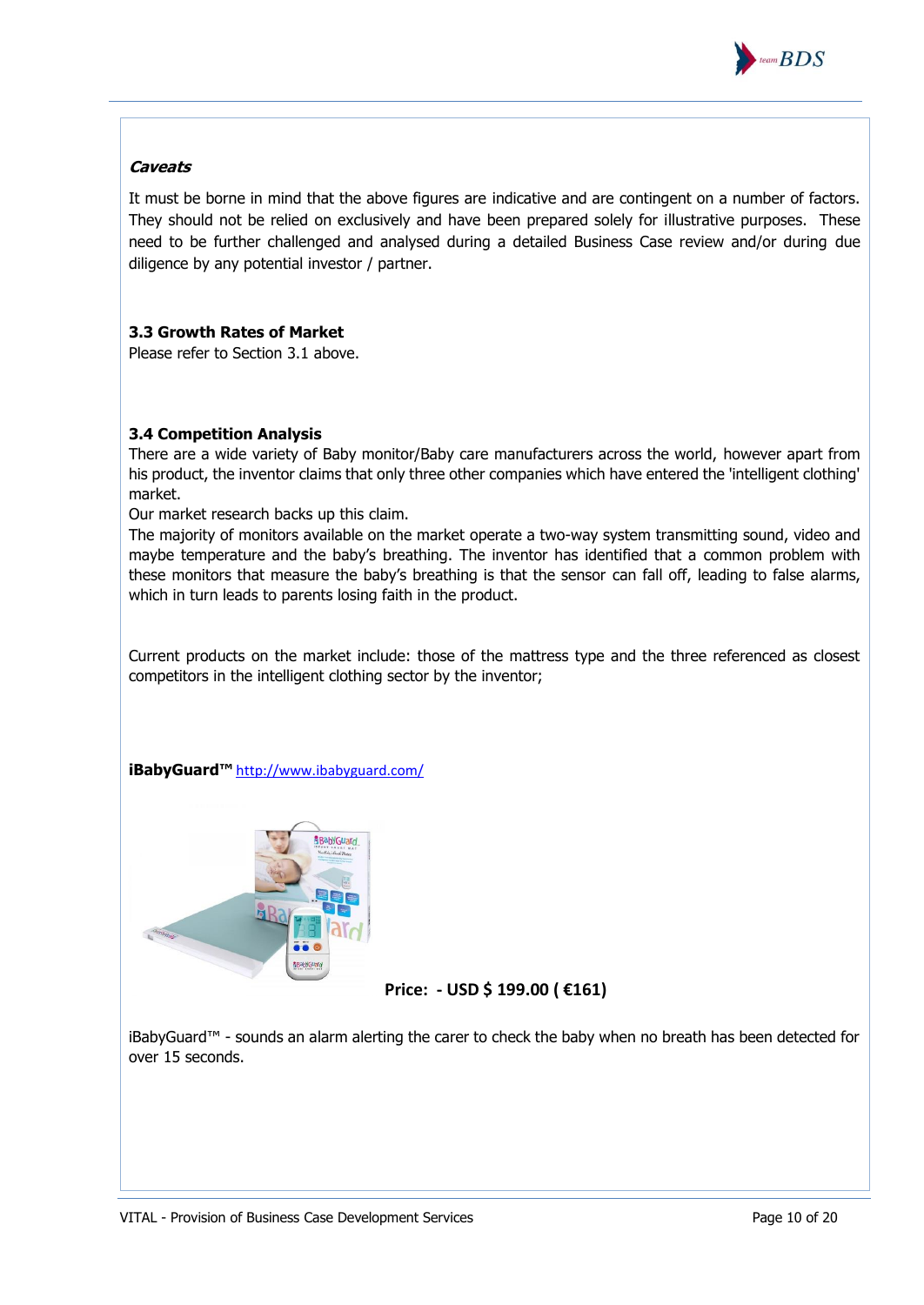

#### **'Intelligent clothing' Rest Devices - MIMO**[. http://mimobaby.com](http://mimobaby.com/)

The company claim that they have created a brand new onesie-based infant monitor that monitors respiration, body position, skin temperature, audio, and activity level. It connects via WiFi and pushes the information to a smartphone app so that parents can view their baby's information anywhere, anytime. In addition, parents can set customizable alerts to be notified if there are changes in respiration, temperature, if a baby rolls onto its stomach, and for wake/sleep.

The Mimo kimono is made of soft cotton with respiration sensors pressed to the top of the kimono, keeping anything from touching your baby's skin. Information from the sensor is sent by the Turtle via Bluetooth to the Lilypad, which then relays that data and live audio through the cloud to a connected smart device.

The starter kit comes with 3 machine washable Mimo kimonos, 1 Turtle, 1 Lilypad, and charging and programming cables and **retails for US\$199.99 (€161)**



#### **Owletcare - Owlet**. [https://www.owletcare.com](https://www.owletcare.com/)

#### **This product is listed on their web-site as still under development with no definite shipping date.**

Owlet is an innovative vitals monitor, using pulse oximetry to monitor blood oxygen levels and heart rate of babies. Owlet is a small bootie that the baby wears while sleeping. It signals heart rate and respiration and you can check in on your baby via a mobile device.



**It will retail on-line for US\$250 (€200)**

**Sproutling.** - [http://www.sproutling.com](http://www.sproutling.com/)

A wearable band for your baby, a smart charger and a mobile app work together to not only monitor more effectively but learn and predict your baby's sleep habits and optimal sleep conditions. **Starts shipping March 2015 at a cost of US\$259.00 (€209)**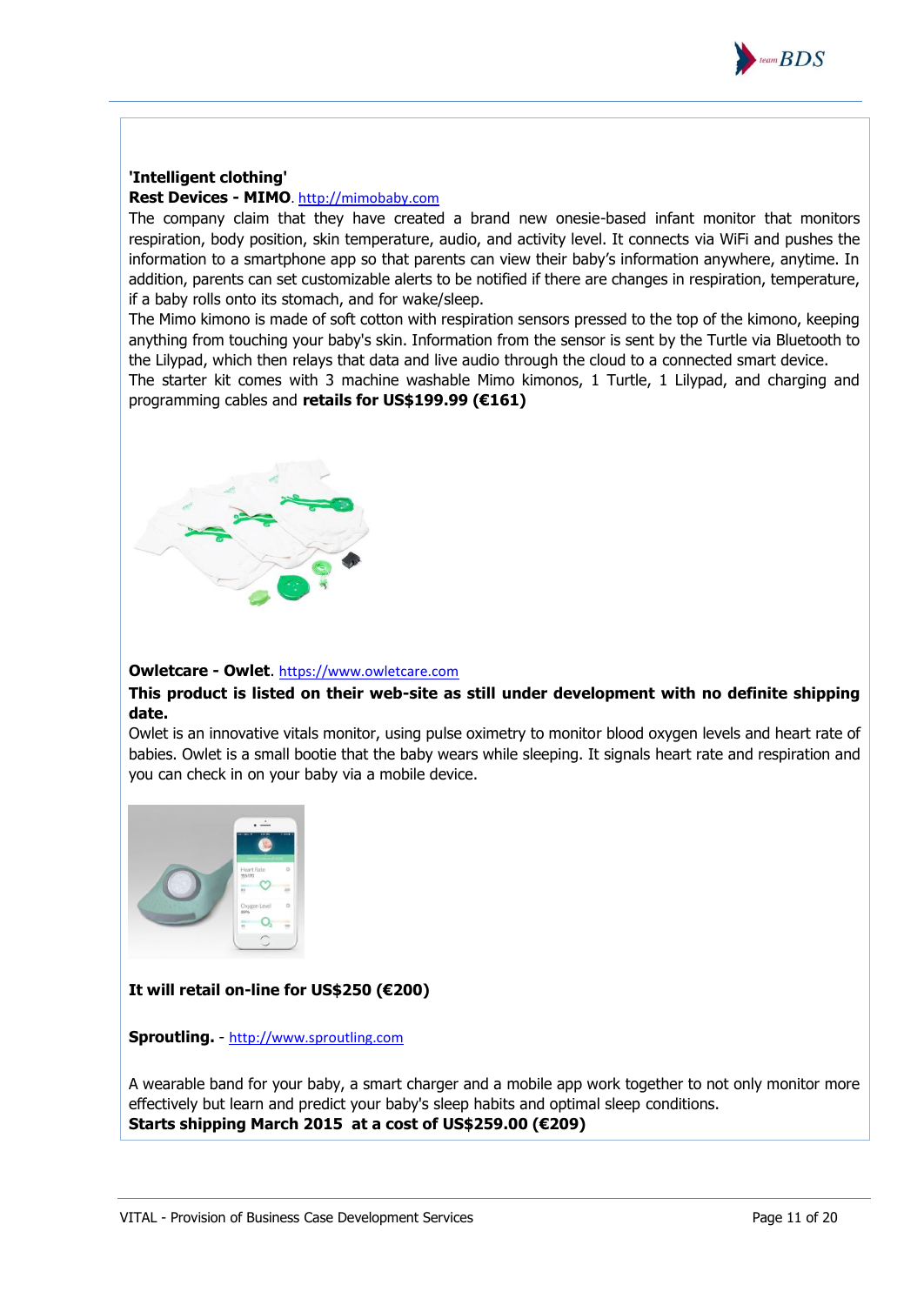



As stated the market for these devices (products) is just developing and much of it is aimed at on-line sales. As previously stated the online baby product market had a total revenue of \$6bn with growth of 14.5% from 2008 - 2013.

The disadvantage any intelligent clothing product may have (especially for infants) over clip on devices is the number of different sizes required as the baby grows and increases in size over the first year of their life. It means that the actual intelligent vest will have to be comparable in price with regular high-street products.

#### **3.4 Market Entry**

The inventor suggests that this product, given its mix of textile and electronics, would probably be commercialised initially by an entrepreneur, manufacturing off-shore and selling on-line.

Some possible partners for the design and manufacture of the intelligent clothing vests may include the following:

**Arlen UK: -** part of a larger family known as the Arlen Textile Group.

**[http://www.arlenuk.co.uk](http://www.arlenuk.co.uk/)**

A leading designer, manufacturer and supplier of high quality protective, corporate and specialised clothing. Currently they specialize in the following clothing types:

Uniform & Work wear, Military, Emergency Services, Specialist Garments

Corporate Clothing, Protective Wear, Anti-electrostatic Clothing, Chemical Protection Clothing, High Visibility Clothing, Police, Fire & Armed Services, Food Industry Clothing, Pharmaceutical & Industry Clothing

**Intelligent Clothing** - founded ten years ago to pursue an idea that ordinary washable undergarments could provide an intensive care standard of wireless health monitoring. The company's research has produced a manufactural SmartPatch™ with internet connectivity, suitable for Special Care Baby Units and the home. – **This makes them both a competitor and also a potential for a licensing agreement partner.**

The Company is both UK and US based.

[http://www.intelligentclothing.com](http://www.intelligentclothing.com/)

The key challenge for intelligent clothing manufacturers is how to overcome wash and care issues.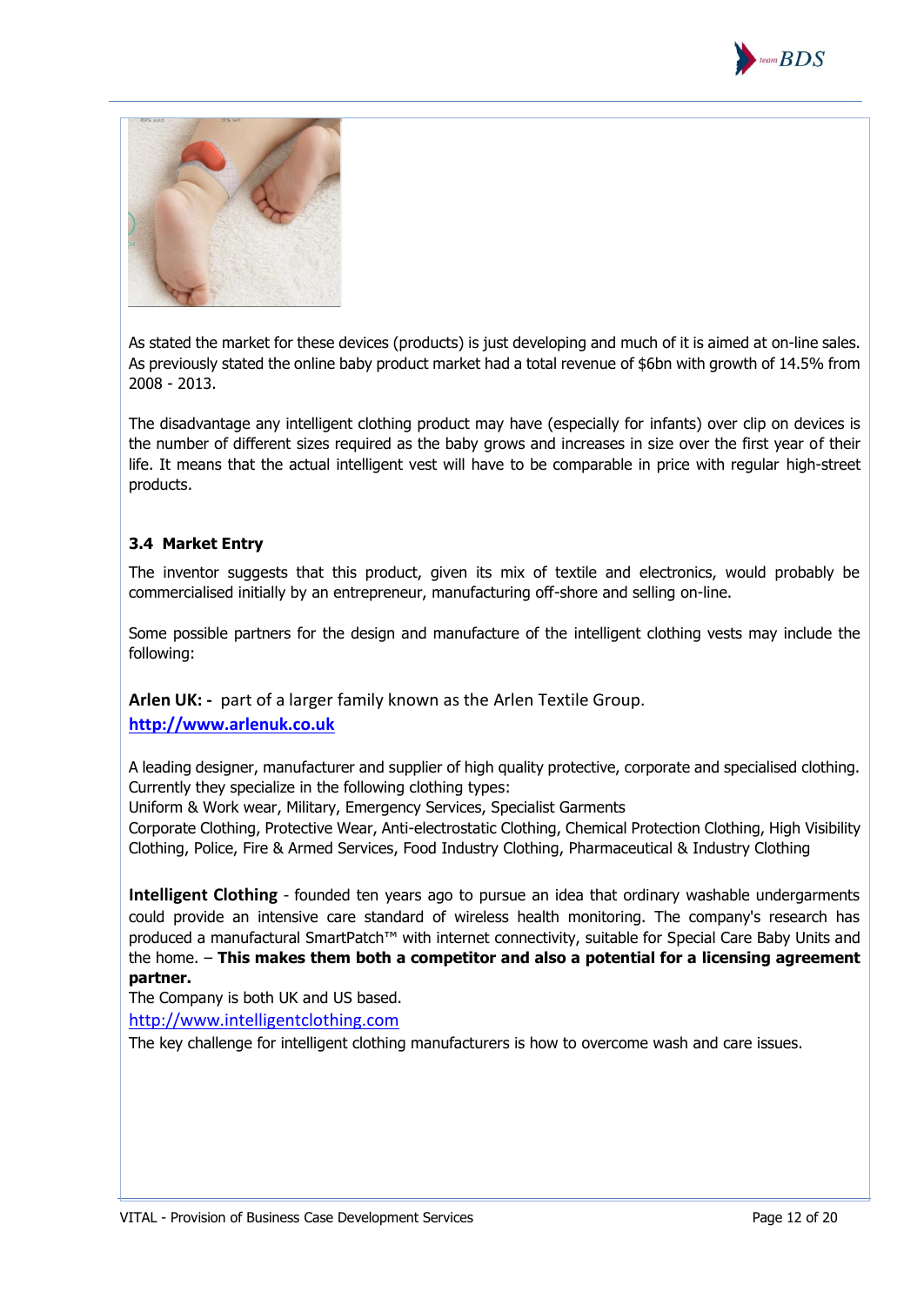

#### **3.5 Developing a USP**

In terms of competitor product advantages / disadvantages it is difficult to assess what advantages the proposed product may have without actual test data results. It would appear that the proposed product offers a more comprehensive range of monitoring functions than those of its closest competitors.

Some benefits of the system vs competitor products

- It provides more in-depth data on specific parameters
- The alarm wrist band reduces the need to constantly check on the child
- It's portable. Can be used outside the home environment and could be worn constantly for at-risk cases.
- Eliminates the need for charging
- Could provide backup data in the event of an emergency
- Could identify underlying health problems
- The system is also suitable for multiple babies, with each having their own channel and linked to the same wristband.
- Not susceptible to interference either from movement or electrical.
- An adaptable technology for any application.
- Allows detection and tracking of the wearer (in the case of elderly people)

#### **3.6 Pricing**

The pricing of this product will have to take account of the current market prices for the closest competitor products:

#### **With this in mind the product market price would need to be in the region of €200**

This in turn means that the manufacturing cost of the product will need to be in the region of 50% of that cost starting off with the aim of reducing this over time with volume purchases.

A lot will depend on the route to market. If the product is sold on-line as the inventor proposes then expensive retail costs will be reduced / eliminated. This will allow more scope for the manufacturing cost.

If the route to market is through normal retail or a distributor then mark-up % must be factored in. For the purpose of this initial business case we have focused only on on-line sales.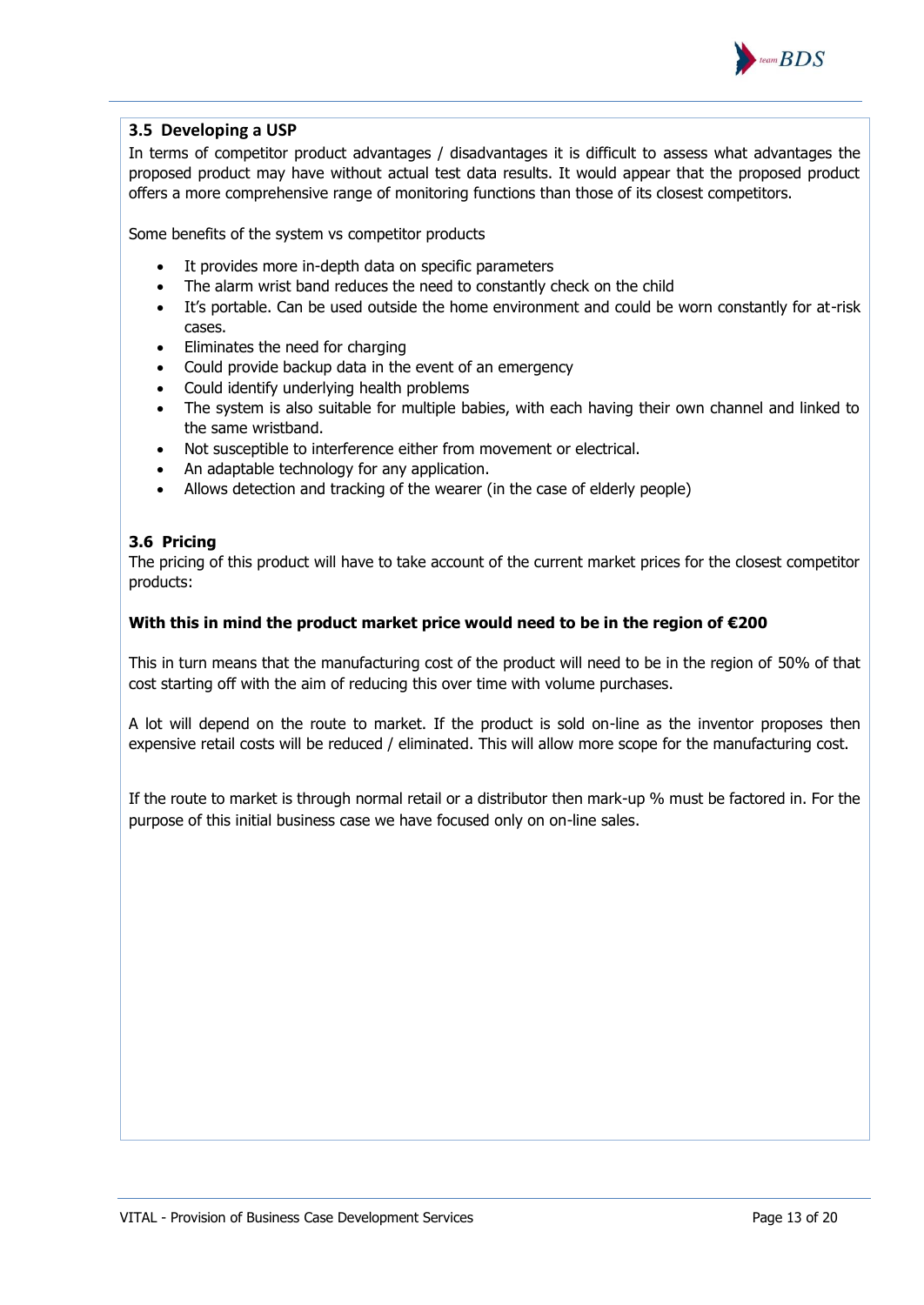

## **4. The customers pricing levels**

A price elasticity should be assigned to each customer market segment underpinned by product value and cost engineering, for each type of demand response option, using available information about how similar customers have responded to prices afforded by similar demand response options.

There is little market evidence to suggest that the potential market price will differ depending on the market location except that it will need to be in line with other competitor products available in those markets.

However a significant proportion of these products are sold on-line which eliminates retail store price fluctuations.

### **5. Total Investment requirements / cost to progress (minimum viable)**

This will consider where appropriate, the need to establish, plan, licence, further develop, create, manufacture, along with the ability to market, sell, deliver and support. This will again be underpinned by product value and cost engineering considerations.

It is unclear how much additional development is required for this product in terms of functionality. The inventor suggests that the current prototype needs some refinement.

This needs to be clarified and development costs identified under the following headings:

- **1. Functionality Development**
- **2. Aesthetic of the product design**
- **3. Packaging Developments**
- **4. Testing and certification requirements**
- **5. Selection of outsourced manufacturer including sampling and testing of products.**
- **6. Branding requirements**
- **7. Creation of on-line web store**

It is accepted that this is not a medical product – rather a consumer product and in that it will not require complex and expensive testing.

CE marking will be a requirement but this is a low cost exercise.

It should be borne in mind that without a full Business Plan, a full Market/Customer Analysis and a degree of certainty relating to the level of investment available it is not possible to conclude an adequate Commercial Plan at this juncture.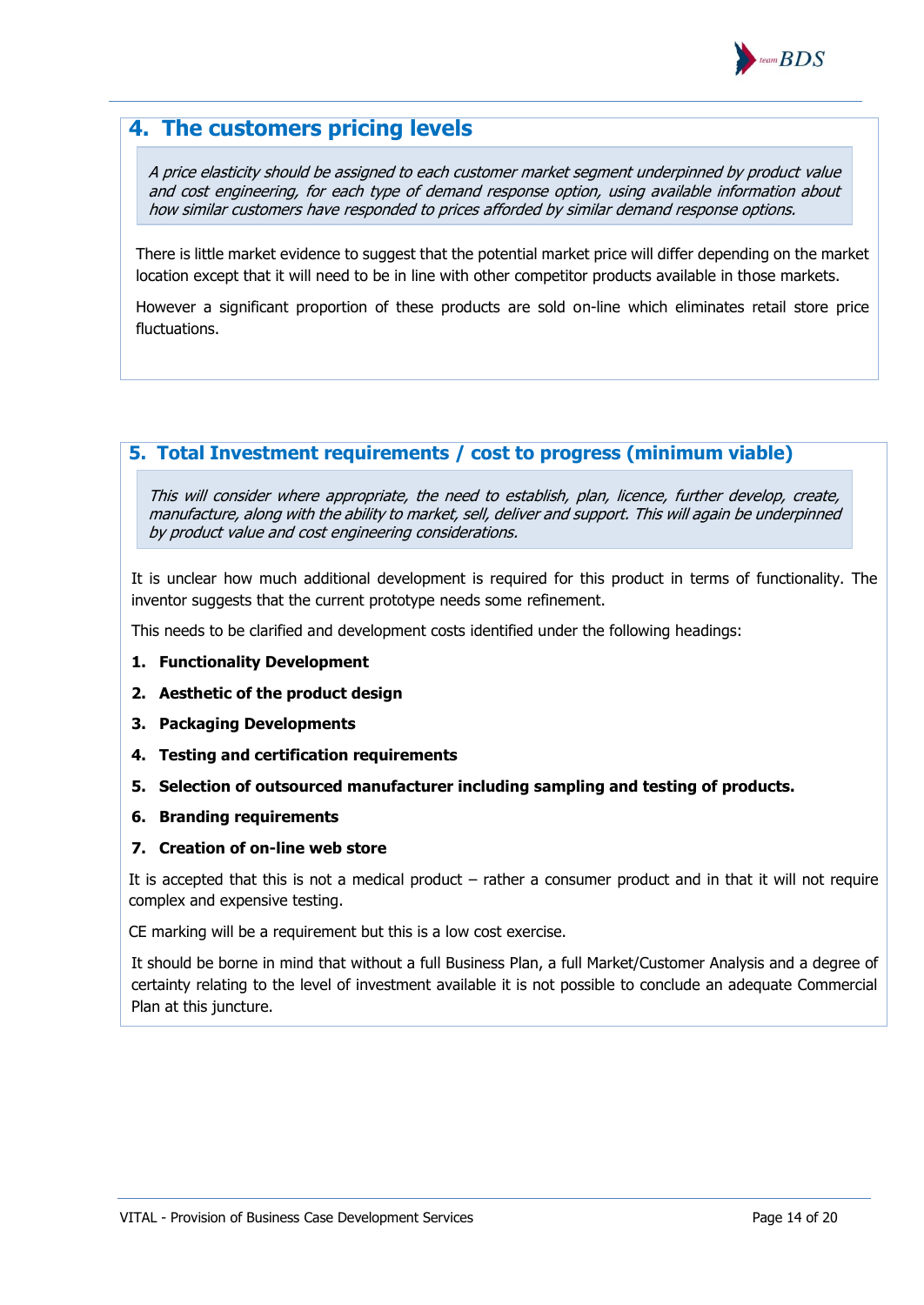

## **6. Product life cycle considerations**

To include life cycle costing estimates that supports a decision maker in making a return on investment decision.

Though not requested in this case it should be noted that:

This product, especially given the emerging intelligent clothes technology will be the subject of on-going development and improvement. The inventor will need to budget for additional development investment and product enhancement over the lifetime of the product.

Any potential partner (clothes manufacturer etc.) will also be required to facilitate these new designs and product improvements. This development work will need to be financed within the same cost structure as it will be unlikely that any significant price increases will be possible. As with most electronic associated equipment the pressure will continue for downward pricing over the years.

For this reason it will be vital that the market entry price is not set too low – even given the temptation of attracting market share.

We have focused our attention on the baby monitoring market on the assumption that this is the starting target. On-line sales of products aimed at the vulnerable elderly person market will require a different focus, different marketing and possibly a different on-line store.

### **7. Business Model: Establish proposed model of product/service development**

- 1. Market driven
- 2. Customer driven
- 3. Competitor driven
- 4. Value proposition driven e.g. Total cost of ownership
- 5. Disruptive

Though not requested to comment on this section our view is that the promoter may wish to consider acquiring a partner at an early stage depending on the level of development costs required and his ability to fund the required development of the product to make it market-ready.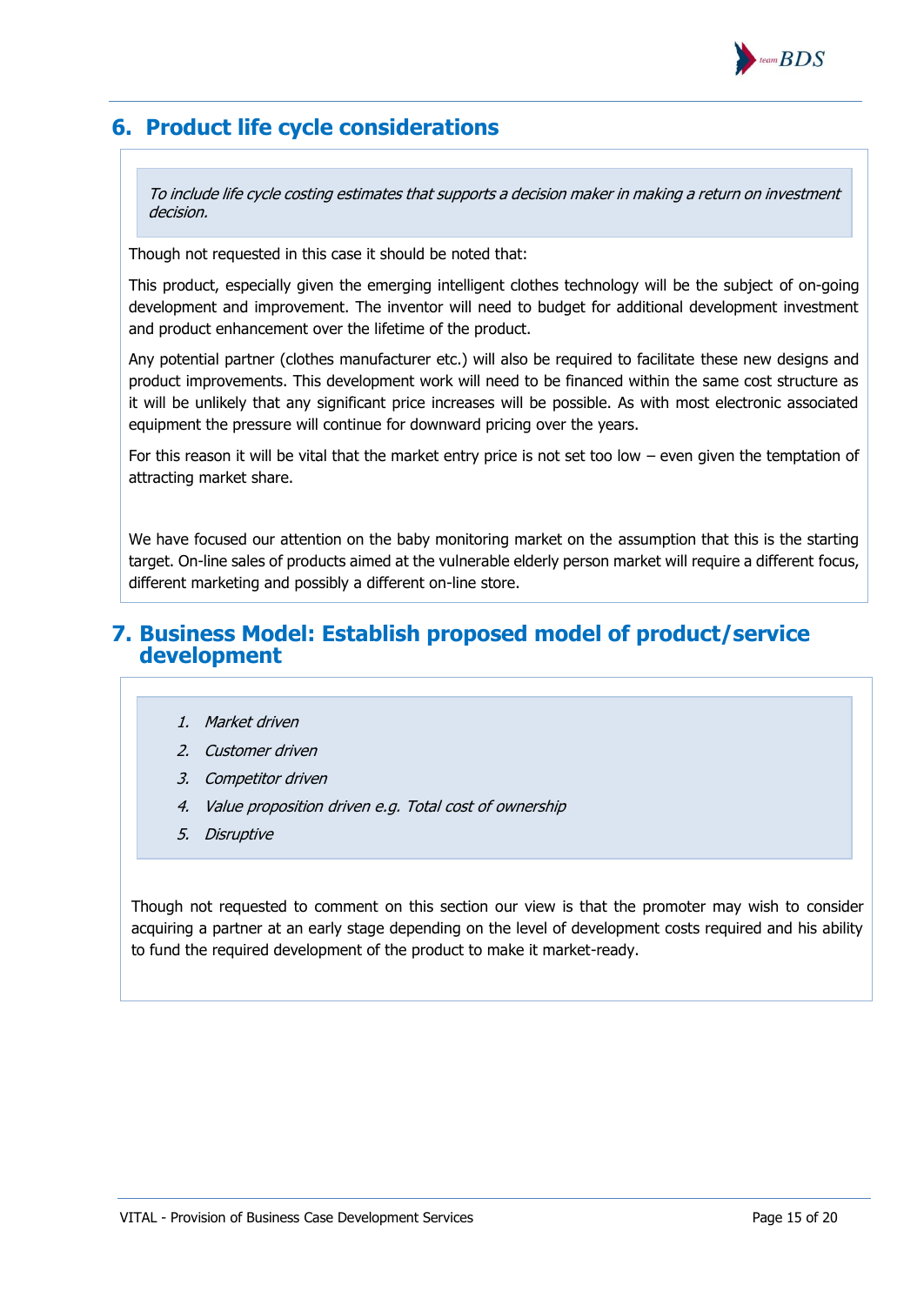

## **8 Innovation Value Propositions**

Why should a customer in the selected target market purchase this innovation? Focus on the key benefits that matter most to buyers in that target market. The propositions must specifically document the worth / superiority of the offering, relative to both competitors and to customer needs and must be written from the customer's perspective.

Potential customers will be attracted to this product based on the potential advantages it can offer over conventional and competitor products.

The expansive features of this product over the current products on the market will make it attractive.

## **9 Market Positioning**

How should the innovation be positioned in the mind of the customer? Vague adjectives that all competitors would use and that don't differentiate offerings should be avoided. For example, "stylish" "innovative" high-quality" or "friendly customer service"

We were not requested to comment on this section, though we would recommend the company communicate a message of high-tech and innovation while clearly identifying the USP.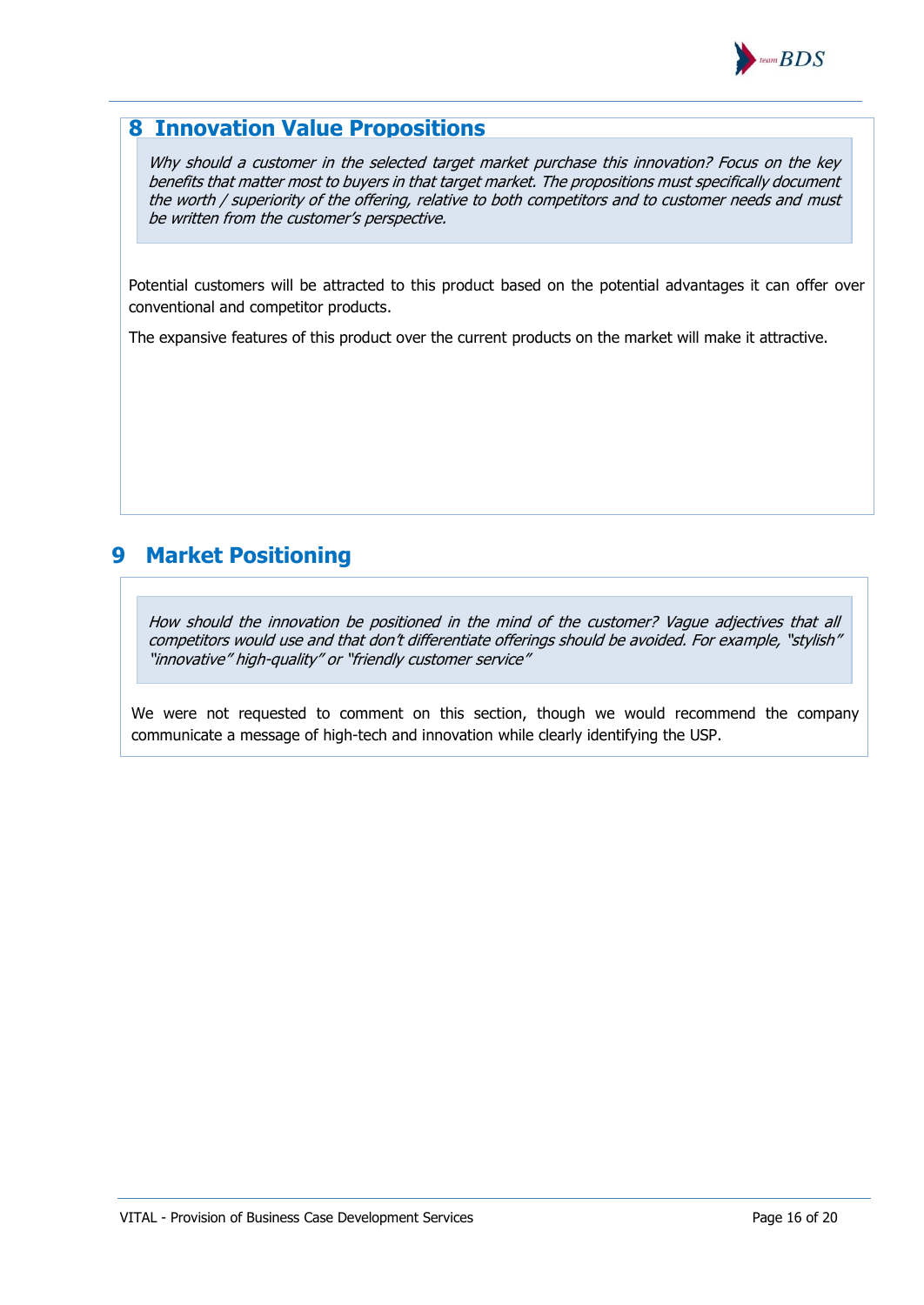

## **10 Any likely and potential blockages (including regulatory)**

There are a range of potential blockages that can be overcome through better specification, market analysis, investment, business planning and technical engagement.

We have broken down our assessment of any likely blockages and risk under a number of headings as follows:

#### **Promoter Side**

- **General risk associated with developing a new product, including testing and validating** The product will need to be 100% market-ready and therefore fully tested and verified before any market launch.
- **Lack of commercialisation experience** The promoter may need to engage with external service providers in this regard, with which there are associated costs and risks.
- **Timing (how long it will take to get product to market and gain traction) The promoter** must consider what will be involved and what costs must be incurred to create product and brand awareness. This includes how the product will be actually launched.
- **Staffing** may or may not be an issue depending on existing resources within the promoters Company...
- **Lack of track record –** The promoter does not have any current experience of on-line sales and may need assistance from an "expert" in this field.
- **Ongoing development and enhancement costs** The costs of generating a range of products. Costs and quantifying same.
- **Clarification of IP and potential for patents** / defending of any patents established.
- **Sourcing of a suitable manufacturing partner** and the clarification of the manufacturing cost.

#### **Market Side**

- **Regulatory -** Not applicable given that this is defined as a consumer and not a medical product  $-$  CE Marking will be a requirement.
- **Establishing a pricing plan** Though we have suggested an initial price point, further research will be required in this regard, once a final product specification is costed, margins etc. are ascertained and USP's are considered.
- **Attaining initial sales of a new unknown product**  We believe the use of an experienced sales partner to roll out the service may afford the opportunity to materially reduce the level of risk in this regard.
- **Product range required to service potential market how many variations of vest size will be** required? **– For example M&S offer nine different sizes of sleep-suits from new-born to two years old**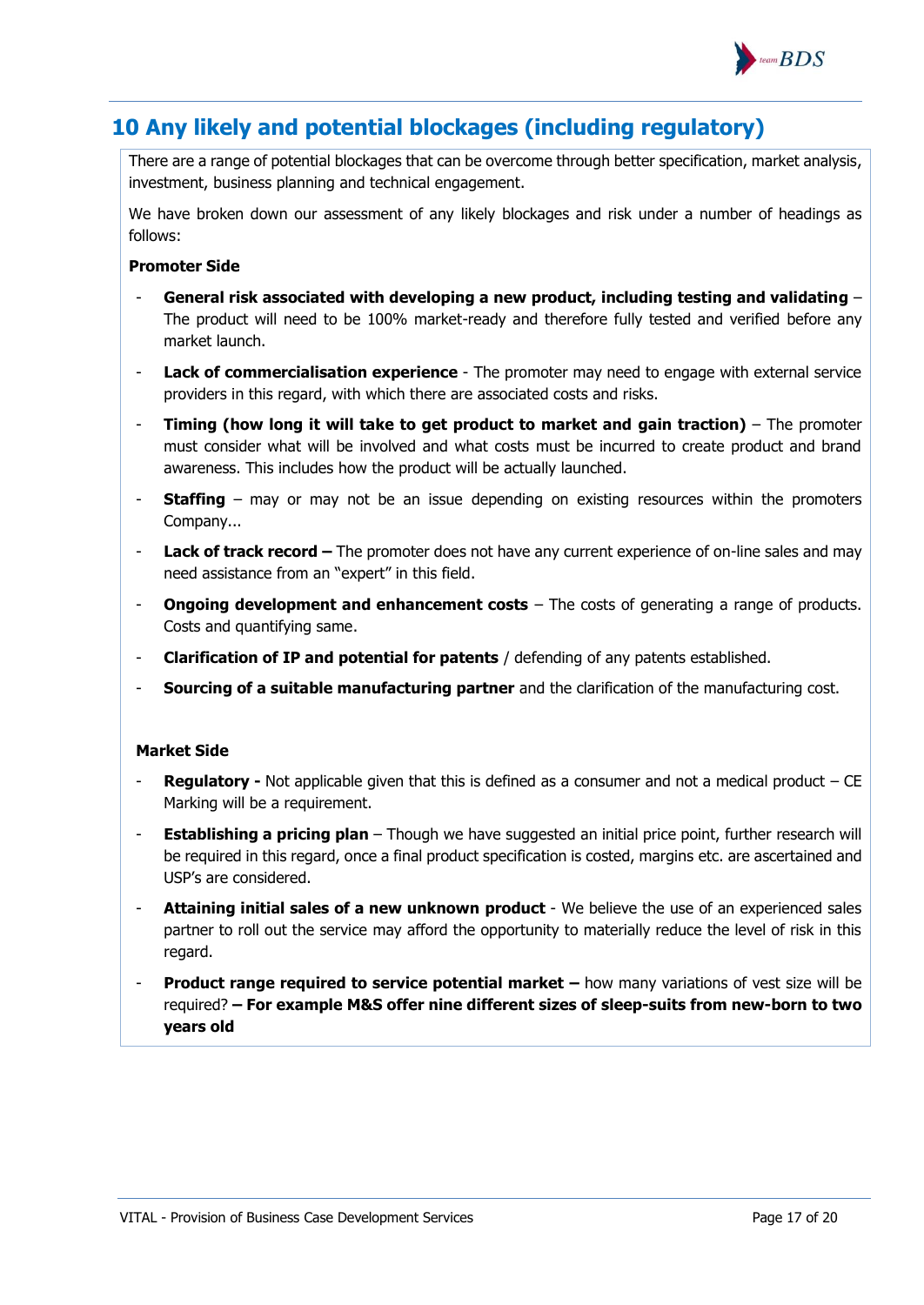

## **11 Market Entry and Channels**

A well thought out market entry and channel strategy focusing on understanding the opportunities, drivers and structures of different markets ensuring that value capture is shared equitably across any partners in the chain. The channel strategies should reflect the key characteristics of complex and varied market environments, be they mature or emerging. It should ensure alignment between resources committed to channel activities, e.g. key partner relationships, alliances, account management structures and field support as some of the key components supporting channel activities.

#### **Sales Channel**

There are several channels for this type of product including on-line and high-street retail including dedicated mother and baby stores.

The promoter has suggested the on-line route which is the lowest cost option and also opens up the product to a Worldwide market with massive potential.

For the purpose of this business case we have focused only on the on-line route.

The potential downside is that this may be a slow route to gain significant market penetration unless it can be backed by expansive sales and marketing activities and the use of other social media, creation of blogs, use of Facebook etc.

It's estimated that by 2018 there will be more than 6,000 companies looking to sell products on-line in this "niche" baby products market.

The key for the promoter will be to create a market need for a new level of innovation which his product can meet.

A virtual product launch must have a website capable of handling the orders, processing the on-line payments and tracking sales of the item. This means that significant up-front work and testing of the site must be undertaken in advance of any launch. It is crucial that correct codes and currency exchange rates are in place and that monitoring of traffic to the site is also available.

## **12 Price / Cost Modelling**

Establishment of market demand / revenue potential based on proposed value & costed solution – Bringing it all together to inform and enable an implementation decision to be made. This will inform the executive summary.

Though not requested in this instance please refer to Section 3 above for projected figures.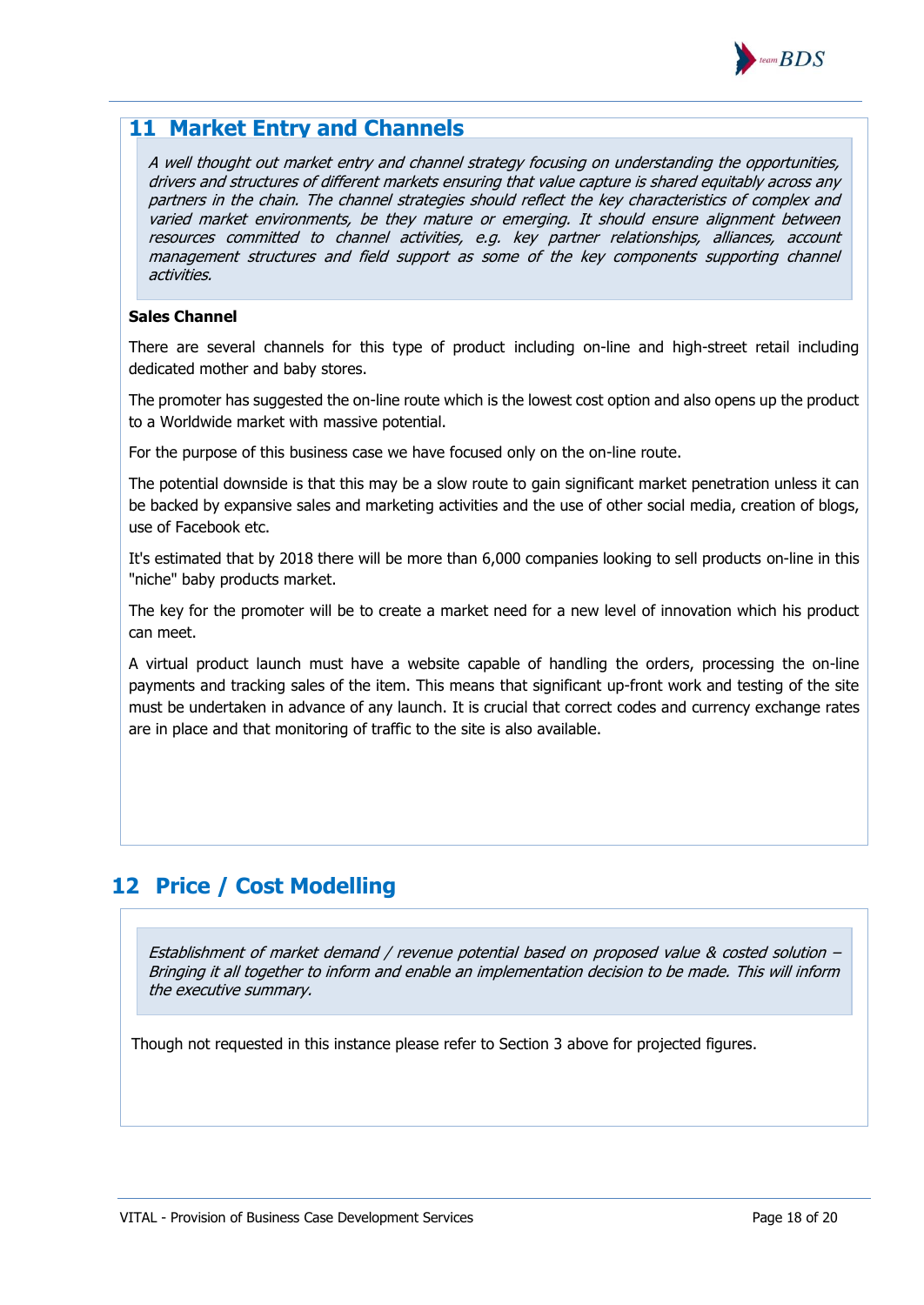

## **13 Incentivising this Idea**

This type of idea can often be supported with different financial incentives depending on the size, nature and geographical location of the project.

The following is an example of some of the supports that could be persued:

Enterprise Ireland support through:

- HPSU ( High Potential Start Up)
- Research & Development support Innovation Vochures and R&D programmes
- E-Business support
- Export selling support

This is just a sample of the potential incentives available. It is advisable that you liaise with your local development agency:

- Invest NI Phone: 0800 181442
- Enterprise Ireland e-mail: client.service@enterprise-ireland.com